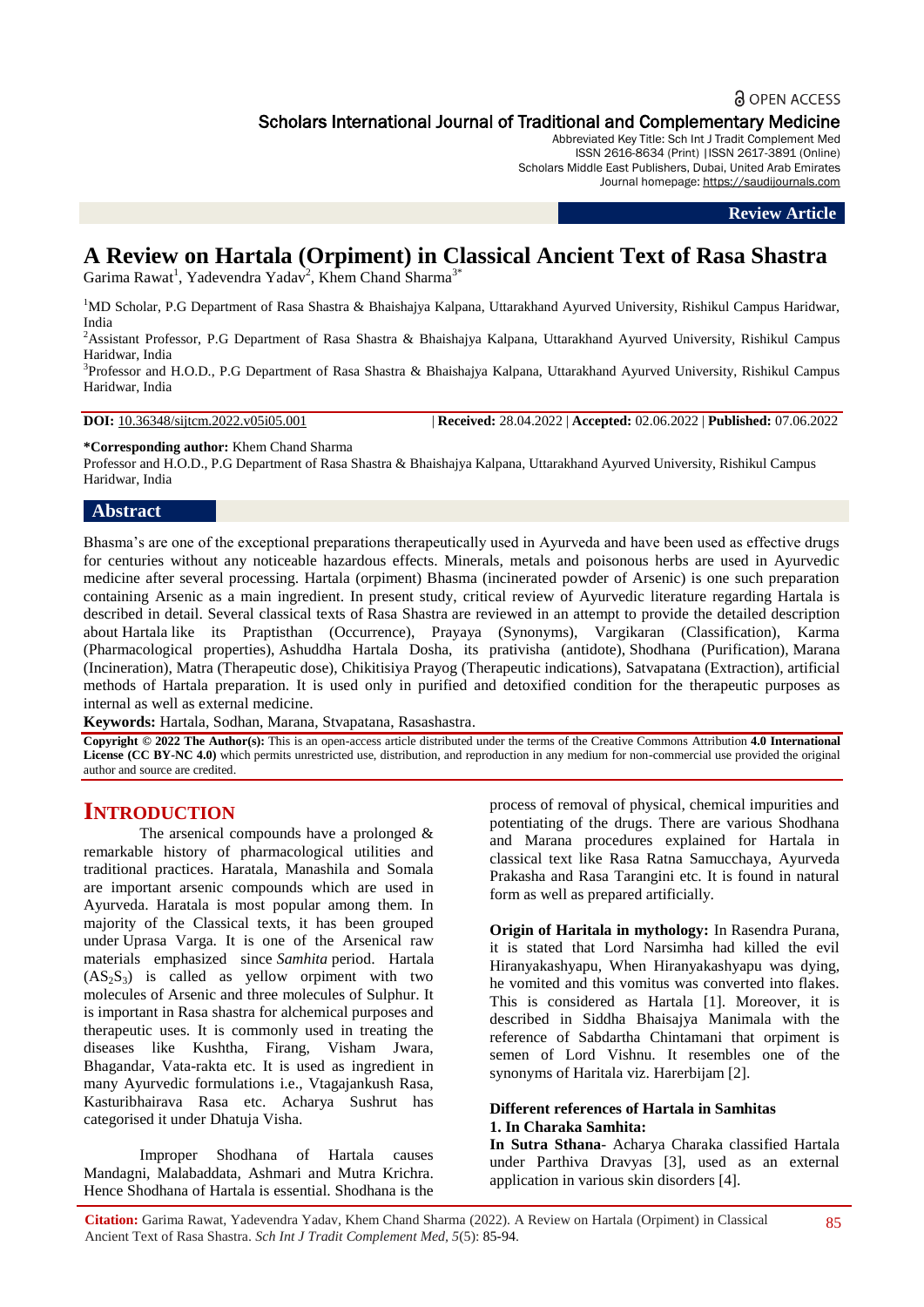As a chief ingredient of Kushthadi Churna and Manhashiladi Pradeha and also an ingredient of Shwetadi Shirovairechanik Dhuma [5].

**In Chikitsa Sthana-** Reference of Haritala is found in Kushtha (Skin Diseases) Chikitsaadhyaya [6], Unmada (insanity) Chikitsaadhyaya [7], Arsa (Haemorrhoids) Chikitsadhyay [8], Hikka-Shwas (Hiccups-Dyspnoea) Chikitsaadhyaya [9], Kasa (Cough) Chikitsaadhyaya [10], Visha (Toxicosis) Chikitsaadhyaya [11] and in Trimarmiya Chikitsaadhyaya as an ingredient of Peetak churna [12].

# **2. In Susruta Samhita:**

**In Sutra Sthana** which are used in the subject of Vranas Shodhana Dravyas i.e, Sanshodhani varti & Sanshodhani Kalka [13].

**In Chikitsa Sthana-** Reference of Haritala is found in Dwivarniya adhyay [14], used in Pandu Karma (Skin fairness enhancer after scars of wounds) [14], Lomshatan (hair remover) Lepas [14], in the treatment of Arsha (piles) [15], Kustha [16], Shvitra (vitiligo) [16], Updansha (Syphilis) [17], Arunshika (Dandruff), Ahiputana (Diaper rashes) [18].

**In Kalpasthana** Hartala is described in Sthawar visha under the sub group of Dhatuvisha (earthen-origin poison) [19], and in the treatment of Lutadansa (Spider bites) [20],

#### **3. In Ashtanga Hridaya:**

**Sutrasthana-** Vagbhata mentioned Haritala as an ingredient of Tikshna Dhooma (Strong fumigation) [21],

**Chikitsa Sthana**- It is used in the treatment of Vata Kaphaja Kasa as an ingredient of Dhoom-pana (Nasal inhalation of medicated smoke) [22], ingredient of Kasisadi Taila in the treatment of Arsha (Pile) [23], in Dadrunashaka churna [24] and Marichyadi Taila [24].

**Uttar sthana**- It is mentioned in Nasa Roga Chikitsa (Treatment of Nose diseases) [25], Twacha Shudha Karaka Lepa [26], use in the treatment of Apachi [27], Updansha (Syphilis) [28], as an ingredient of Chandrodaya Agada [29] and Mandar Agada [30], in Vrischika Dansha Chikitsa [30].

#### **Synonyms in various Classical texts**

 Haritalam, Talam, Alam, Talakam [31], Lomahrt, Vansapatrakam, Vangari, Kharjuram, Vanshpatrakam, Aal, Virala, Godantam, Vangari, Natmandanam, Pinjar [32], Citragandham, Natmandnak, Shailbhushanam, Vanshpatram, Vidalakam, Peetnak, Malgandhajam [33], Atigandham, Girijalalit [34], Siddha, Karbura, Haribeej Dhatu Manogya, Chhatrang, Kanchanrasa, Vaidal, Varnaka [35], Gaurilalit, Chitrang, Pinga, Pingasara, Kanakrasa, Kanchanak, Gaur [36], Romharana, Maal, Pinjaka [37], Naramandanam, Chitragandham [38], Natbhushan, Roma-nashana [39].

# **Table 1: Classification of Hartala in Rasa Shastra classics**

| Name of the Text                                                                           | Category          |
|--------------------------------------------------------------------------------------------|-------------------|
| Charaka [3]                                                                                | Parthiva dravya   |
| Sushruta [19]                                                                              | <b>Dhatuvisha</b> |
| Rasarnava [46], Rasa Ratna Samucchaya [41], Rasendra Sara Sangraha [37], Ayurveda Prakasha |                   |
| [31], Bhava Prakasha [44], Rasa Hridaya Tantra, Rasa Prakasha Sudhakara [42], Rasendra     | Uparasa           |
| Chudamani <sup>[40]</sup> , Rasa Manjari [50], Ananda Kanda [34].                          |                   |
| Sharanghadhara, Yogaratnakara [48]                                                         | Upadhatu          |

| Table 2: Hartala Bheda (Types of Hartala) |  |
|-------------------------------------------|--|
|                                           |  |

| <b>Type</b> | <b>Variety</b>         | <b>Text</b>                                                              |  |
|-------------|------------------------|--------------------------------------------------------------------------|--|
| 2 types     | Patratala, Pinda tala  | Rasendra Chudamani [40], Rasaratna Samucchaya [41], Ayurveda Prakasha    |  |
|             |                        | [31] Rasendra Sarasamgraha[37], Shaligram Nighantu [35], Rasaprakasha    |  |
|             |                        | Sudhakara [42], Rasa Paddhati [43], RasaKamdhenu [32], and Rasatarangini |  |
|             |                        | [33], Bhav Prakash Nighantu [44], Brihat Rasa Raja Sundar [45]           |  |
| 2 types     | Patal tala, Pinda tala | Rasarnava [46]                                                           |  |
| 4 types     | Patratala, Pindatala   | Rasajalanidhi [39], Rasendra sambhava [47]                               |  |
|             | Godandi, Bakadadi      |                                                                          |  |
| 8 types     |                        | Shaligram Nighantu [35]                                                  |  |

Types of orpiment have been classified on the basis of complexion,

# **1**. **Patra Haritala [31, 41]:**

- It is usually preferred and practiced for the therapeutic purposes. According to the classics of Rasa Sastra these are the quality of Patra Hartala-
	- I. Contains lamellae like Mica

#### II. Snigdha & Guru

- III. Tanu Patram (Thin layered) IV. Lustrous
- V. Having rasayana properties
- VI. Best quality for medicinal preparation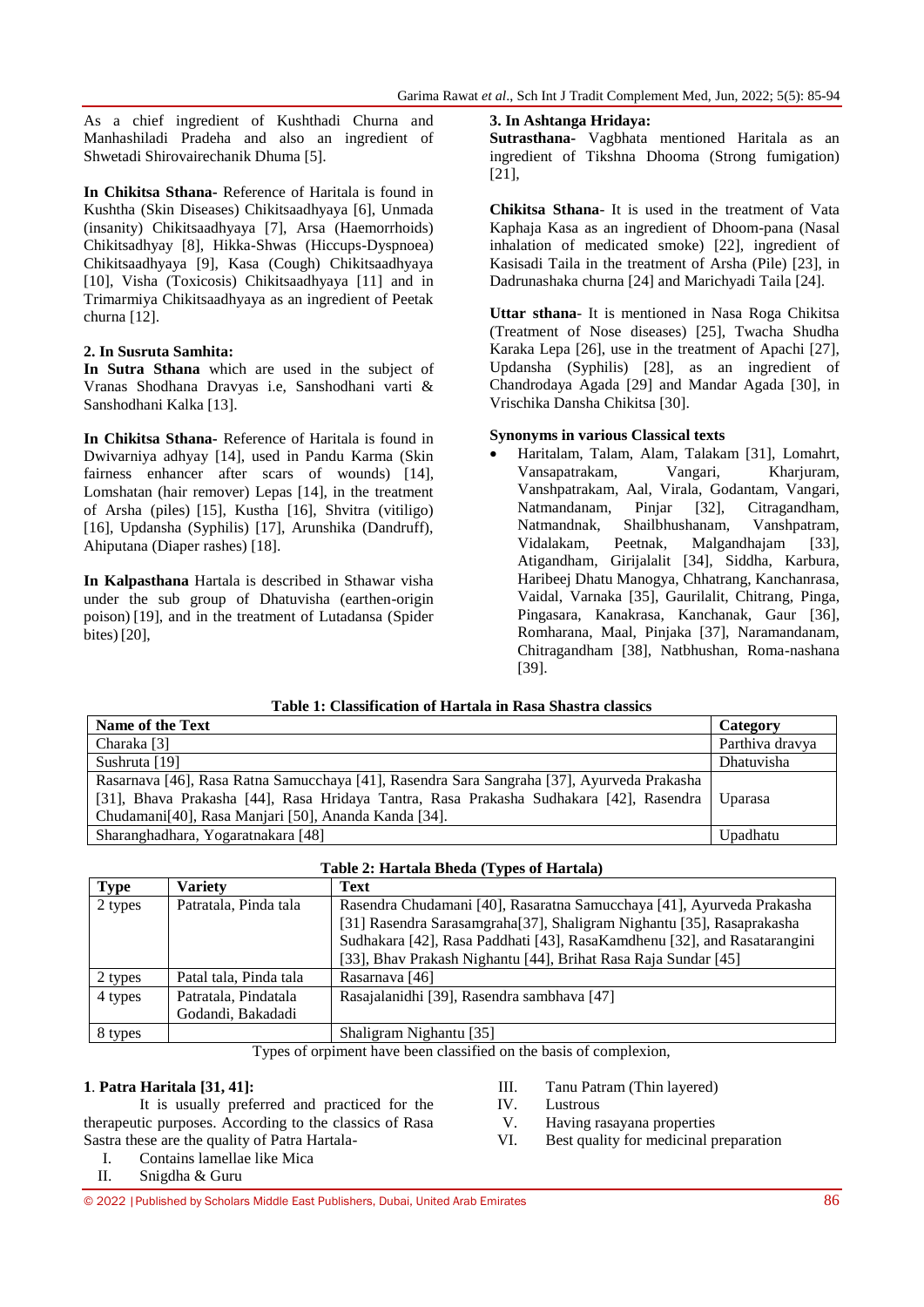#### **2**. **Pinda Haritala [31, 41]:**

Pinda Haritala is not preferred for Systematic application. Generally, it is preferred for the external applications like ointments etc. following characteristics is mentioned texts:

- I. Not good in appearance
- II. Guru (heavy) [41] Laghu [31]
- III. Svalpasatva (Has a very little essence.)<br>IV. Pinda sadrisha (lump like resemblance)
- Pinda sadrisha (lump like resemblance)
- V. Without layers<br>VI. Stripuspa haran
- Stripuspa haranam (can stop the Menstruation)

# **3**. **Godanti Haritala [39]**

It is not actually orpiment, so, it has not been counted in the types of Haritala by Rasacaryas.

I. Dirgha khanda (Found in large chunks)

- II. Appearance of resemblance with a cow"s teeth
- III. Yellow with blue streaks at the center
- IV. Very soft
- V. Heavy

#### **4**. **Bagdadi or Tabaki [39]**

- I. It is very soft<br>II. Having layers
- II. Having layers<br>III. Can cure leuke
- Can cure leukoderma and leprosy
- IV. Himaprakhyam (generally known as "Cold Hartala")
- V. Heavy.

#### **Table 3: Rasa-panchak of Hartala (Ayurvedic Pharmacological properties)**

| Rasa                | Guna    | <b>Virya</b> | <b>Vipaka</b> | <b>Refrence</b>                                              |
|---------------------|---------|--------------|---------------|--------------------------------------------------------------|
| Katu,               | Snigdha | Usna         | Katu          | Ayurveda Prakash [31], Bhav Prakash Nighantu [44], Brihat    |
| Kasaya              |         |              |               | Rasa Raja Sundar [45], Rasendra sambhava [47], Shaligram     |
|                     |         |              |               | Nighantu [35], Yoga Ratnakara [48], Madanpala Nighantu [49]  |
| Katu                | Snigdha | Usna         | Katu          | Dhanvantari Nighantu [38], Raja Nighantu [36], Rasajalanidhi |
|                     |         |              |               | [39], Rasa Ratna Samuchaya [41], Rasa Prakash Sudhaka [42],  |
|                     |         |              |               | Rasendra Chudamani [40]                                      |
| Katu, Kasaya, Tikta | Snigdha | Usna         | Katu          | Rasakaamdhenu [32],                                          |
|                     | Guru    |              |               |                                                              |
| Katu, Kshaya        | Snigdha |              | Katu          | Rasendra Sara Sangraha [37]                                  |

#### **Table 4: Asodhita Haritala Dosha**

| Dosha                      | <b>Name of text Text</b>                                                            |  |  |
|----------------------------|-------------------------------------------------------------------------------------|--|--|
| Kapha, Vata, Meha-kara     | Rasendra Sara Sangraha [37], Brihat Rasa Raja Sundar [45], Ayurveda Prakash [31],   |  |  |
|                            | Shaligram Nighantu [35], Rasamanjari [50], Rasa Ratna Samuchaya<br>[41]             |  |  |
|                            | Rasakaamdhenu [32], Yoga Ratnakara [48], Rasajalanidhi [39],                        |  |  |
| Aayunashak                 | Shaligram Nighantu [35], Rasendra Sara Sangraha [37], Brihat Rasa Raja Sundar [45], |  |  |
|                            | Ayurveda Prakash [31], Rasamanjari [50], Rasa Ratna Samuchaya [41], Yoga            |  |  |
|                            | Ratnakara [48], Rasajalanidhi [39]                                                  |  |  |
| Sphota, Angasankoch-kara   | Rasa Ratna Samuchaya [41], Shaligram Nighantu [35], Brihat Rasa Raja Sundar [45],   |  |  |
|                            | Ayurveda Prakash [31], Rasamanjari [50], Yoga Ratnakar [48], Rasajalanidhi [39],    |  |  |
| Tapa                       | Rasa Ratna Samuchaya [41], Bhav Prakash Nighantu [44] Shaligram Nighantu [35],      |  |  |
|                            | Brihat Rasa Raja Sundar [45], Ayurveda Prakash [31], Rasamanjari [50],              |  |  |
|                            | Rasakaamdhenu [32], Yoga Ratnakar [48] Rasajalanidhi [39],                          |  |  |
| Vaman                      | Rasamanjari [50]                                                                    |  |  |
| Peeda (Toda)               | Ayurveda Prakash [31], Rasataringini [33], Shaligram Nighantu [35]                  |  |  |
| Kushtha                    | Ayurveda Prakash [31], Rasendra sambhava [47], Rasataringini [33], Shaligram        |  |  |
|                            | Nighantu [35]                                                                       |  |  |
| Daha, Kshobh, Kampakara,   | Rasataringini [33],                                                                 |  |  |
| Malinikaroti Angam         |                                                                                     |  |  |
| Kaph-Vata kara             | Rasataringini [33],                                                                 |  |  |
| Pangu                      | Rasendra Sambhava [47]                                                              |  |  |
| Vatapita karak             | Rasendra Sambhava [47], Shaligram Nighantu [35]                                     |  |  |
| Anga Diptihara, Arucikara, | Rasakaamdhenu [32],                                                                 |  |  |
| Balahanikara, Asmakara     |                                                                                     |  |  |

#### **Hartala Shodhana (**Method of purification)

In Rasa Shastra Shodhana is done to make the drug free from physical impurities, Vishadi Doshas, and to make the drug suitable for therapeutic use. As Sushruta considered Hartala as Dhatuvisha and Most of

Rasa Shastra texts described evil effect of Ashuddha Hartala like Ayughana, Kapha Vata Vraddhikara, Meha, Tapa, Sphota etc. To avoid these complications Different methods have been adopted for Shodhan of Hartala by Acharyas-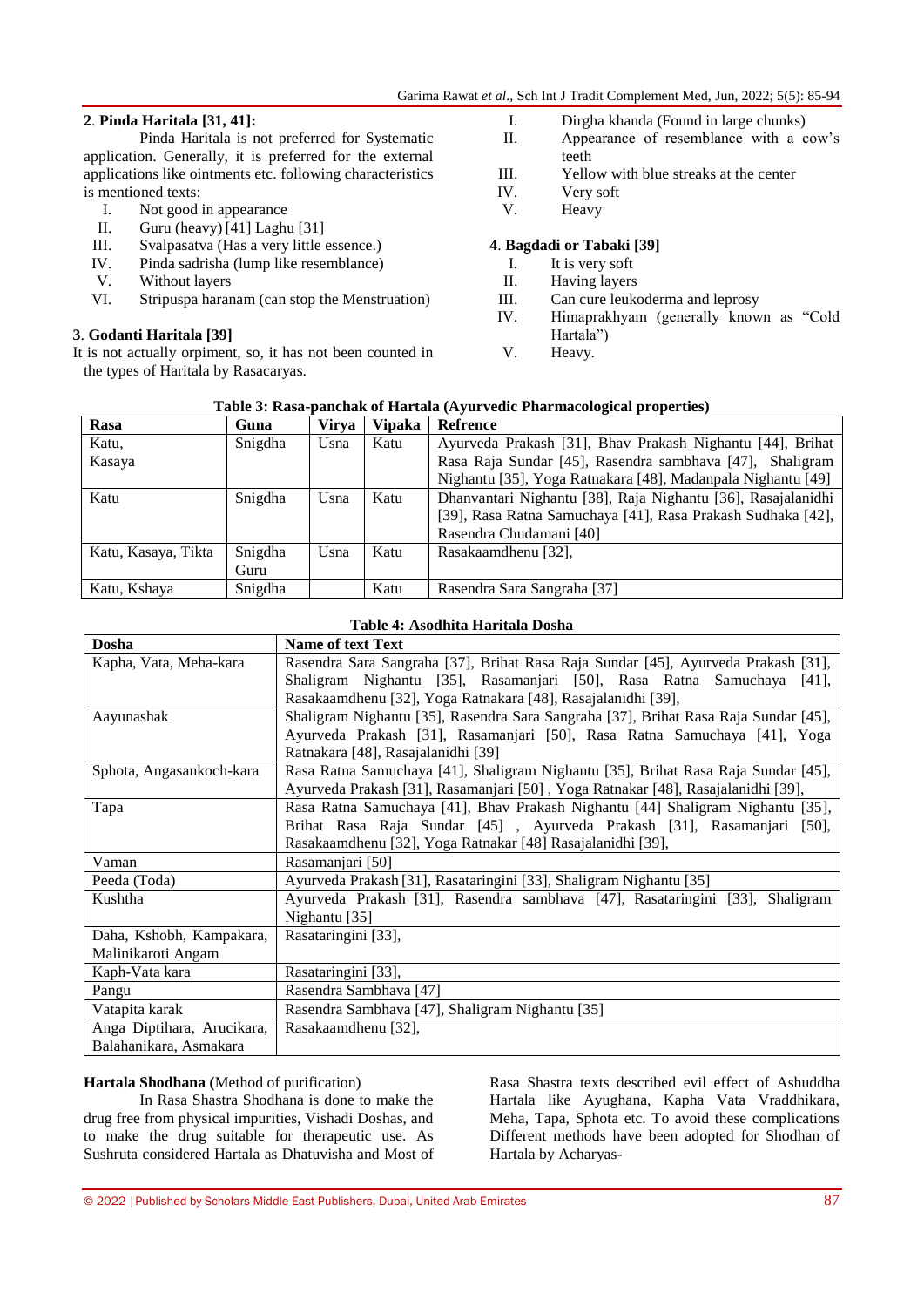| Table 5: Different summarized textual methods of Hartala Shodhana |                                                                                                                                                                                                                                                                                    |                                            |                                                                                                                                                    |  |  |
|-------------------------------------------------------------------|------------------------------------------------------------------------------------------------------------------------------------------------------------------------------------------------------------------------------------------------------------------------------------|--------------------------------------------|----------------------------------------------------------------------------------------------------------------------------------------------------|--|--|
| Principle<br><b>Followed</b>                                      | <b>Druge used</b>                                                                                                                                                                                                                                                                  | Duration /<br><b>Process</b><br>repetition | Reference                                                                                                                                          |  |  |
| Swedan<br>(Dola Yantra<br>Dwara)                                  | Churnodaka (Lime water)/ Kusmanda swarasa (juice of<br>Benincasa Hispida)/ Tila Kshara Jala                                                                                                                                                                                        | 3 hrs                                      | Rasa Ratna Samuchaya<br>[41], Rasendra Chudamani<br>$[40]$<br>Rasajalanidhi [39],                                                                  |  |  |
| Swedan                                                            | Churnodaka, Kusmanda swarasa, Tila tail (Sesamum<br><i>indicum</i> oil)                                                                                                                                                                                                            | 1 prahar $(3 hr)$                          | Rasendra Sara Sangraha<br>[37], Rasamanjari [50]                                                                                                   |  |  |
| Swedan                                                            | Small pieces of Hartala +1/10 Part Tankan (Borax) $\rightarrow$<br>wash it 7 times with Nimbu (Citrus Limon) rasa and 7<br>times with Kanji (Sour gruel) $\rightarrow$ Swedan with chuna<br>mixed kanji/Kushmand Jala (Benincasa Hispida)<br>/Salmali kwatha (Salmalia malabarica) | 1 day                                      | Rasendra Sara Sangraha<br>$[37]$                                                                                                                   |  |  |
| Swedan                                                            | Chuna mixed kanji → Kushmand Rasa, Tila Tail and<br>Triphala Kwatha                                                                                                                                                                                                                | Yaam<br>$1-1$<br>(3hr) Respectively        | Rasendra Sara Sangraha<br>[37], Rasendra sambhava<br>[47], Rasendra Chintamani<br>[51] Rasamitra [52],<br>Rasajalanidhi [39], Rasa<br>Pradeep [53] |  |  |
| Swedan                                                            | Kushmand Swaras/Ksharodak (alkaline water)/<br>Palashmula Swaras (Butea monosperma)/ Shalmali<br>Swaras (Salmalia malabarica)                                                                                                                                                      | 1 yaam /2 yaam                             | Rasa Paddhati [43]                                                                                                                                 |  |  |
| Swedan and<br>Nimajjan<br>(dipping)                               | Swedan in Kushmand Swaras for 6hr $\rightarrow$ dipped in<br>Nimbu swaras (Citrus Limon)<br>(Change Nimbu swaras daily for -7 days)                                                                                                                                                | 7 days                                     | Sidha yog sangrah [54],                                                                                                                            |  |  |
| Swedan                                                            | Kanji (Sour gruel) → Kushmand rasa, Dugdha (Milk)<br>and Vata dugdha (Ficus benghalensis milk)                                                                                                                                                                                     | 3 days                                     | Rasendra sambhava [47]                                                                                                                             |  |  |
| Swedan                                                            | Kushmand swaras/ Ksharodak/ Churnodak (Lime water)                                                                                                                                                                                                                                 | 3 hrs                                      | Rasa Prakash Sudhakara<br>$[42]$                                                                                                                   |  |  |
| Swedan                                                            | Take Hartala and put it in Kushmand, repeat this<br>process 3 times                                                                                                                                                                                                                | 3 times                                    | Rasayan sara [55]                                                                                                                                  |  |  |
| Swedan                                                            | Grahadhumajala/ Nimbu swaras                                                                                                                                                                                                                                                       | 1 yaam(3hr)                                | Rasataringini [33],                                                                                                                                |  |  |
| Swedan                                                            | Kushmand swaras                                                                                                                                                                                                                                                                    | 1 yaan                                     | Rasataringini [33],                                                                                                                                |  |  |
| Swedan                                                            | Churnodak/Triphala kwath                                                                                                                                                                                                                                                           | 2 yaam                                     | Rasataringini [33],                                                                                                                                |  |  |
| Swedan                                                            | Tilaksharjala                                                                                                                                                                                                                                                                      | 1 yaam                                     | Rasataringini [33],                                                                                                                                |  |  |
| Swedan                                                            | Salmalimula kwatha(Salmalia malabarica)                                                                                                                                                                                                                                            | 1 yaam                                     | Rasataringini [33],                                                                                                                                |  |  |
| Bhavana                                                           | Salmalimula kwatha(Salmalia malabarica)                                                                                                                                                                                                                                            | 7 times                                    | Rasataringini [33],                                                                                                                                |  |  |
| Bhavana                                                           | Churnodaka                                                                                                                                                                                                                                                                         | 7 times                                    | Rasataringini [33],<br>Rasajalanidhi [39],                                                                                                         |  |  |
| Swedan                                                            | Kushmand swaras (Benincasa Hispida)                                                                                                                                                                                                                                                | 100 times                                  | Rasarnava [46]                                                                                                                                     |  |  |
| Swedan                                                            | 1/10 Part Tankan (Borax), Jambiri Swaras (Citrus<br>Limon), Kanji                                                                                                                                                                                                                  | 1 day                                      | Rasajalanidhi [39],                                                                                                                                |  |  |
| Swedan                                                            | Kusmand swaras/Shalmanli kwatha                                                                                                                                                                                                                                                    | 1 day                                      | Rasajalanidhi [39],                                                                                                                                |  |  |
| Swedan                                                            | Jambiri swaras                                                                                                                                                                                                                                                                     | 6 hrs                                      | Rasajalanidhi [39],                                                                                                                                |  |  |
| Swedan                                                            | Mahish Mutra (Buffalo urine), Kumari swaras (Aloe<br>vera), Churnodak (Lime water), Sarapunkha Swaras<br>(Tephrosia purpurea), Ikshu rasa (Saccharum<br>officinarum)                                                                                                               |                                            | Rasajalanidhi [39],                                                                                                                                |  |  |
| Swedan                                                            | Kanji (Sour gruel)                                                                                                                                                                                                                                                                 | 1 Yama                                     | Yoga Ratnakara [48]                                                                                                                                |  |  |
| Swedan                                                            | Tila tail (Sesamum indicum oil)), Takra (Butter milk),<br>Gaumutra (Cow urine), Kanji (Sour gruel), Kulatha<br>(Macrotyloma uniflorum)                                                                                                                                             | 1 Yama                                     | Rasayan Sara [55]                                                                                                                                  |  |  |
| Swedan                                                            | Small pieces of Hartala + $\frac{1}{4}$ part tankan $\rightarrow$ wash it with<br>Nimbu rasa and kanji $\rightarrow$ swedan in Chuna mixed kanji                                                                                                                                   | 2 days                                     | Rasa Ratnakar <sup>[56]</sup>                                                                                                                      |  |  |
| Bhavana                                                           | Kushmand swaras (Benincasa Hispida)                                                                                                                                                                                                                                                | 100 times                                  | Rasa Ratnakar <sup>[56]</sup>                                                                                                                      |  |  |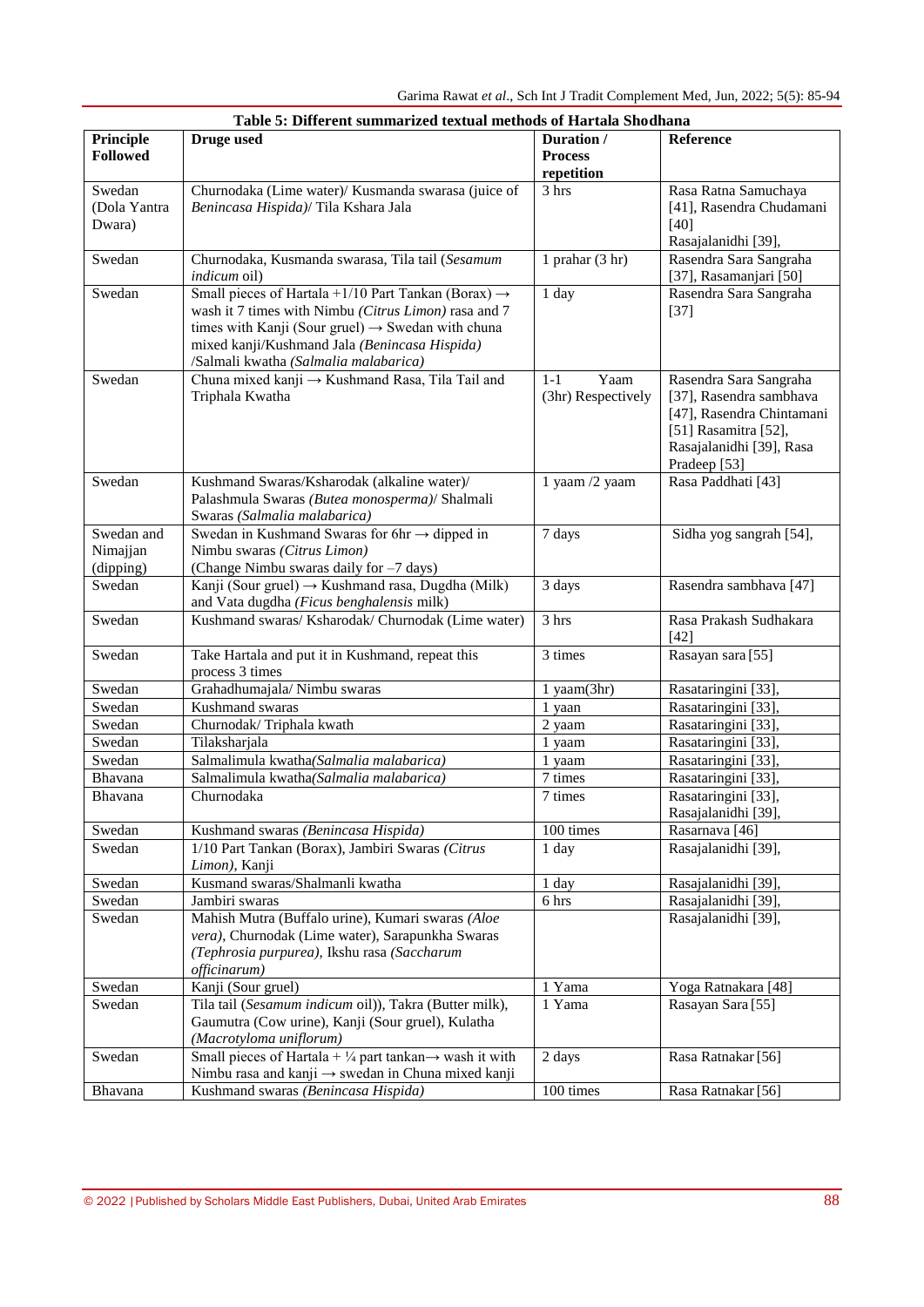**Godanti Hartala Shodhan**: Swedan in Jayanti swaras *(Sesbania sesban)* or Nimbu swaras or Dronpushpi swaras *(Leucas cephalotes)* for 1 yama [47]. **Godanti Hartala dosh Shanti**: Antidote of Godanti

Hartala is Yavaas rasa or Kushmand swaras *(Benincasa* 

*Hispida)* or Rajhans swarasa *(Adiantum capillusveneris)*[47].

**Hartala Marana (method of incineration):** Various methods of Hartala Marana are summarized in below table no-6.

| <b>Principle method</b> | Lavigation                                             | <b>Reference</b>                |
|-------------------------|--------------------------------------------------------|---------------------------------|
| Bhasma yantra           | Punarnava swaras (Boerhavia diffusa)                   | Rasataringini [33], Ayurveda    |
|                         |                                                        | Prakash [31]                    |
|                         |                                                        | Brihat Rasa Raja Sundar [45]    |
| Bhasma yantra           | Pippali twak kwatha (Piper longum) (21 bhavana)        | Rasataringini [33],             |
| Bhasma yantra (4        | Arka ksheer (Calotropis gingantea) (10 times)          | Rasataringini [33], Rasendra    |
| yaam)                   |                                                        | sambhava <sup>[47]</sup>        |
| Laghuputa               | Equal amount of Shudha hartala+ Shukti bhasma          | Rasataringini [33],             |
|                         | levigate with Kumari swaras (Aloe vera)                |                                 |
| Kapotputa(12 puta)      | Palashmula kwatha (Butea monosperma) (3 times),        | Rasataringini [33], Rasendra    |
|                         | Mahish mutra (Buffalo milk) (3 times)                  | sambhava [47]                   |
| Mahaputa                | Kumariswaras                                           | Rasataringini [33],             |
| Puta (10 cow dung)      | Palashmula kwatha(3 times),                            | Rasa Ratna Samuchaya [41],      |
|                         | Mahish mutra                                           |                                 |
| Boiling in Benincasa    | Churnodaka, Apamarg mula rasa (Achyranthes aspera),    | Rasendra Sara Sangraha [37]     |
| hispida Juice           | Ksharodak (Alkaline water)                             |                                 |
| Baluka Yantra           | Changeri swaras (Oxalis corniculata), Nimbu swaras,    | Rasendra Sara Sangraha [37]     |
|                         | churnodaka (2 yaam)                                    |                                 |
| Puta (12 yama)          | Kumari swaras                                          | Rasamanjari [50], Rasendra      |
|                         |                                                        | sambhava [47]                   |
|                         |                                                        | Rasajalanidhi [39], Brihat Rasa |
|                         |                                                        | Raja Sundar [45]                |
| Puta (4 yama)           | Churnodah, Apamarg Rasa (Achyranthes aspera),          | Rasajalanidhi [39],             |
|                         | Ksharodak,                                             |                                 |
| Pithar Yantra (5 Days)  | Punarnava Rasa                                         | Rasajalanidhi [39],             |
| Baluka Yanta (12        | Changeri swaras, Nimbu swaras, Churnodak               | Rasajalanidhi [39],             |
| prahar)                 |                                                        |                                 |
| Baluka Yanta /          | Sahdevi (Vernonia cinerea), Dugdhika (Euphorbia hirta) | Rasajalanidhi [39], Brihat Rasa |
| Handika Yantra          | & Bala Swaras (Sida Cordifolia)                        | Raja Sundar [45]                |

#### **Table 6: Different summarized textual methods of Hartala Marana**

#### **Tala Bhasma Pariksha (Test of incinerated Hartala [31, 39]**

Properly incinerated Hartala does not produce smoke when put upon fire.

#### **Pratyaushadha (Antidote) for Haratala janya vikara**

If any toxic effect was seen in the body of the person by consumption of improperly purified Hartala or any of its compound formulation, then they can be neutralized by administration of Rasa Jal Nidhi [39].

- a) Jira *(Cuminum cyminum)* mixed with Sugar for three days.
- b) Javasa swaras *(Alhagi camelorum)* /Kushamanda swaras *(Benincasa Hispida)*/Rajahansa swaras *(Adiantum capillus- veneris)*.

Rasataringini [33] -

Kushmanda Swarasa with sugar and Jiraka Churna thrice daily.

- Ayurveda Prakash [31]
- a) Equal quantity of Jiraka powder and Mishri (Candy sugar) along with Madhu (Honey) (3 Masha) for thrice a day
- b) Kushamanda Swarasa with Mishri in 3 Thola (48 gm) for thrice a day.

Rasendra Sambhav [47] Jeera mixed Mishri for 3 days. Rasayan Sara [55] Rasa Sindoor 2 Rati (250 mg) with Madhu (Honey) and Sitopladi churna for 7 days.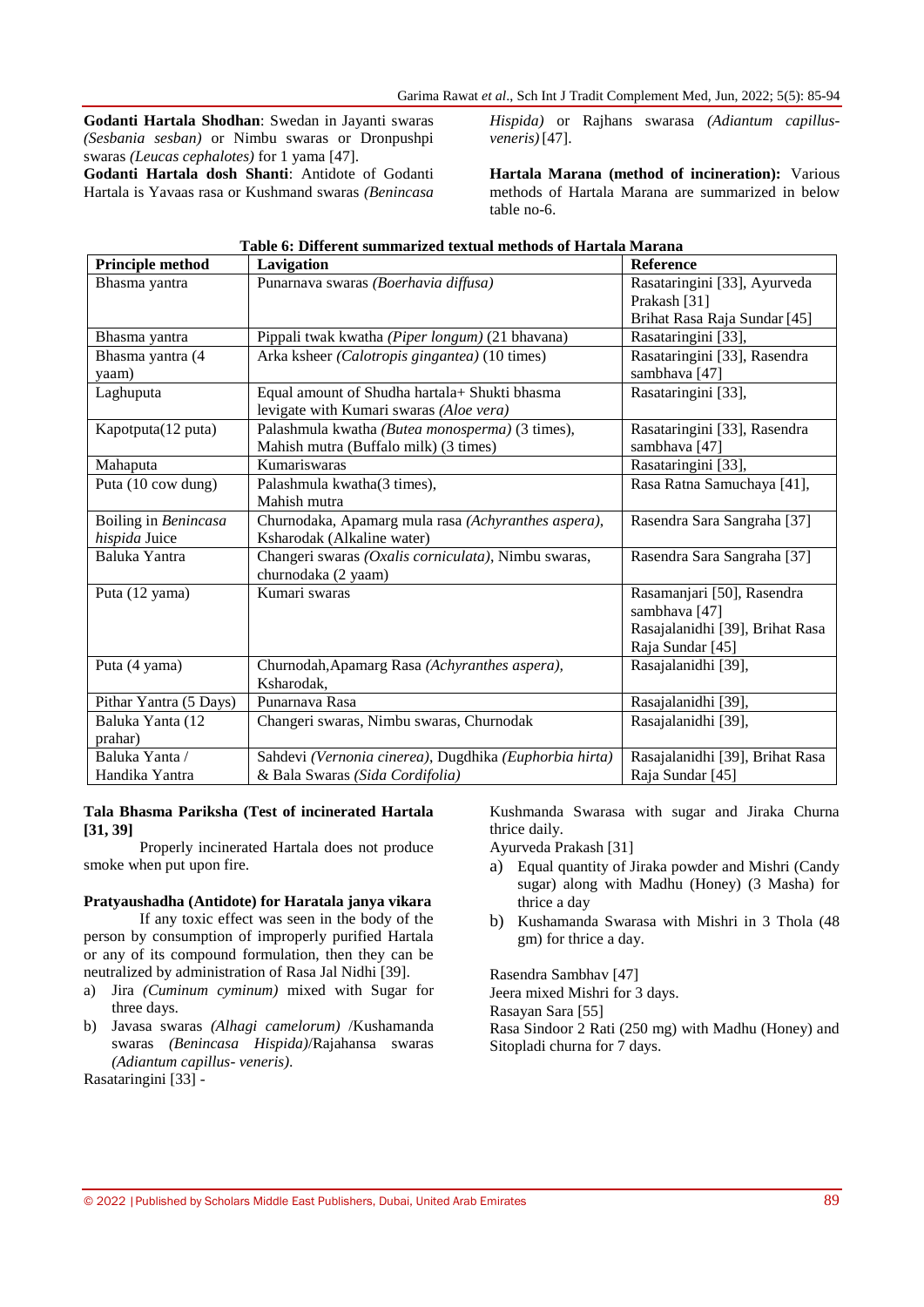| Table 7. Satvapatana (Extraction) of Hartala |                                                                                                  |  |  |  |
|----------------------------------------------|--------------------------------------------------------------------------------------------------|--|--|--|
| <b>Text</b>                                  | Methodology & Drug used                                                                          |  |  |  |
| Rasataringini [33]                           | 1)                                                                                               |  |  |  |
|                                              | Triturate 2 pala Hartala & 2 pala Tankan (Borax) in Mesh dugdha (Sheep milk),<br>i.              |  |  |  |
|                                              | Kushmand swaras, Kumari swaras, Nimbu swaras, Arka dugdha (Calotropis                            |  |  |  |
|                                              | procera), Eranda Taila (Ricinus Communis oil), Madhu (Honey) & Ghrita.                           |  |  |  |
|                                              | ii. Make the mixture in tablet form                                                              |  |  |  |
|                                              | iii. Put these tablets in Baluka yantra (a special type of equipment in which indirect           |  |  |  |
|                                              | heat is provided through sand) inside the bottle $\&$ subjected to heat for 4 days.              |  |  |  |
|                                              | Resemblance of Satva-Kuleesh prabham<br>$\bullet$                                                |  |  |  |
| Rasa Ratna Samuchaya                         | 1)                                                                                               |  |  |  |
| [41], Rasendra Chudamani                     | i. Grind Shudha Hartala in Arka dughda.                                                          |  |  |  |
| $[40]$                                       | ii. Mix Tila Tail in it. Put the mixture in Baluka yantra inside the bottle $\&$ subjected       |  |  |  |
|                                              | to heat for 7 yama.                                                                              |  |  |  |
|                                              | Colour of Satva-white<br>$\bullet$                                                               |  |  |  |
| Rasa Ratna Samuchaya [41]                    | 2)                                                                                               |  |  |  |
|                                              | Grind equal amount of Hartala & Got meet / Gandhak & Dravak gana aushadh<br>i.                   |  |  |  |
|                                              | Put the mixture in Baluka yantra inside the bottle $\&$ subjected to heat<br>ii.                 |  |  |  |
| Rasa Prakash Sudhakar [42]                   | 1)                                                                                               |  |  |  |
|                                              | i. Triturate Shudha Hartala with Kulath kwatha, Tankan, Mahish ghrita (Buffalo                   |  |  |  |
|                                              | Ghee), Madhu, Erand beej-majja (Ricinus communis seed) for a day.                                |  |  |  |
|                                              | ii. Make the tablet of the mixture $\&$ put it in Baluka yanta for 12 hrs.                       |  |  |  |
|                                              | Colour of Satva-white                                                                            |  |  |  |
| Rasajalanidhi [39]                           | 1)                                                                                               |  |  |  |
|                                              | Shudha Hartala is incinerated by means of Triyak Patana Yanta.<br>i.                             |  |  |  |
|                                              | A essence having white-coloured is obtained<br>ii.                                               |  |  |  |
| Rasajalanidhi [39],                          | 1)                                                                                               |  |  |  |
| Rasendra Chintamani [51]                     | Hartala, mixed with 1/2 its quantity of Laksha (Laccifer Lacca), Raji, Tila, Shigru<br>i.        |  |  |  |
| Ayurveda Prakash [31]                        | (Moringa Olerifera), Tankan, Lavana (Salt) and Guda (Jaggery).                                   |  |  |  |
|                                              | ii. Put it in ChidraMusa (Sieve like-crucible)                                                   |  |  |  |
|                                              | iii. Subjected to thermal treatment in the Patana Yantra.                                        |  |  |  |
| Rasajalanidhi [39],                          | 1)                                                                                               |  |  |  |
| Ayurveda Prakash [31]                        | i.<br>Hartala triturated with Eranda Beeja (Ricinus Communis Seed)& Jayapala                     |  |  |  |
|                                              | (Croton tiglium).                                                                                |  |  |  |
|                                              | ii.<br>Heated in a mud-smeared muslin cloth covered glass bottle, by means of the                |  |  |  |
|                                              | Baluka Yantra.                                                                                   |  |  |  |
| Rasendra Mangal [57]                         | 1)                                                                                               |  |  |  |
|                                              | <b>i.</b> Hartala is mixed with Tila, Sarshapa <i>(Brassica juncea)</i> , Shigru, Laksha, Guda & |  |  |  |
|                                              | Tankan is kept in crucible and heated in Bhudhara Yantra for melting for                         |  |  |  |
|                                              | extraction of Satva.                                                                             |  |  |  |
|                                              |                                                                                                  |  |  |  |

#### **Table 7: Satvapatana (Extraction) of Hartala**

#### **Hartala Druti (Liquefaction)**

The belly of a big fish is to cut out very carefully, remove the internal organs and debris material, and use it as a bag which is to be stuffed with purified Haratala. The borders of the bag being stitched carefully by means of thread. The whole things are then to be kept into an earthen vessel, covered in such a way as to let some air enter into it. The vessel is to be kept securely at the top of a big tree growing in locality far away from human habitation, so that the stench coming out of the fish in a state of putrefaction may not prove a nuisance to anyone. Innumerable insects grow upon the

putrefied fish. The stronger among these insects devour the weaker ones until a few very big ones survive. These big ones are very beautiful and have the colour of gold. These are to be taken out and kept suspended, by means of a thread, inside a glass bottle, closed by a light cork. This bottle is to be sunk up to its neck into rice, boiled with milk and still very hot, until the insects melt and collect into a gold-coloured liquid. This liquid may be used in all sorts of disease, and serves as a very important factor in the secret process of transformation of base metals into gold [39].

**Table 8: Hartala Vedhan Kriya (Transmutation of lower metals into gold by Hartala) [39]**

| <b>Base Metal</b>        | Levigation                     | <b>Smeared Drugs used</b>           | <b>Final Product</b> |
|--------------------------|--------------------------------|-------------------------------------|----------------------|
| Copper leaf              | Rudanti Rasa (Capparis moonii) | Hartala                             | Gold                 |
| 16-part silver + 12 Part | Kakmachi Swaras (Solanum       | Hartala, Manahshila (Realgar),      | Gold                 |
| copper leaf              | nigrum)                        | Hingula (Cinnabar), Parad (Mercury) |                      |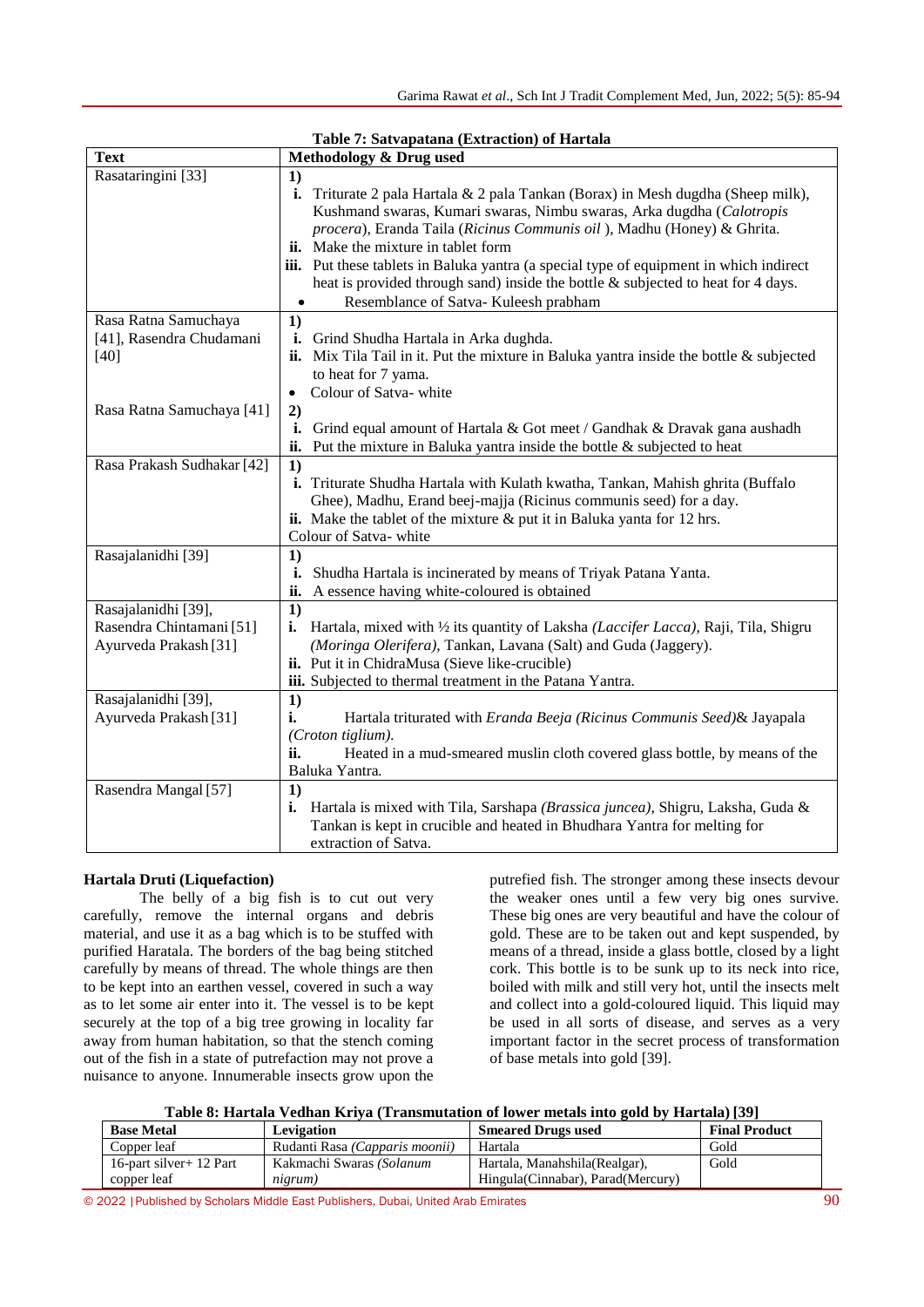#### **Hartala Sevan Pathya-Apathya (Dietary regulation during medicated Hartala intake): Pathya-** Madhur Rasa (Sweat in taste)*.*

**Apathya-** Katu Rasa (Bitter), Lavan (Salt), Exposure of heat of fire & Sun. If Lavan is to be used, then it is advised to use Saindhava lavana (Rock salt) instead of any other salt.

#### **Artificial preparation of orpiment [33]**:

Artificial preparation of Hartala is given in classical text of Rasatarangini in which 49 parts of purified arsenic oxide (Somala) & 24 parts of purified sulphur (Gandhaka) are to be mixed well in a mortar. Then this mixture is kept in Damru Yantram & subjected to mild heat. When it becomes self-cooled, then, this Yantra should be put off carefully and Haratala collected at the upper part of the Damaru Yantra is separated. This prepared orpiment does not need to be purified.

|                             | $\frac{\text{m}}{\text{m}}$ pray $\frac{\text{m}}{\text{s}}$ [cc]<br>Roga |
|-----------------------------|---------------------------------------------------------------------------|
| <b>Anupana</b>              |                                                                           |
| Vasaswaras/Kantakari swaras | Shwas rog                                                                 |
| Amragandhi haridra          | Rakta vicar                                                               |
| Vacha+Jeerak                | Apasmara                                                                  |
| Panchtikta Kashaya          | Kushtha                                                                   |
| Devdaali swaras             | Vatarakta janya upadrav                                                   |
| Bandhyakarkotaki swaras     | Visarp                                                                    |
| Kumari swaras               | Twak rog                                                                  |
| Haritaki churna             | Arsh                                                                      |
| Haridra swaras              | Pandu                                                                     |
| Giloy satva                 | Vatrakta                                                                  |
| Tulsi swaras                | Prameh                                                                    |
| Aja mutra                   | Jalodar                                                                   |
| Pippali churna+ Madhu       | Agnimandhya                                                               |
| Tambula swaras              | Kshaya                                                                    |
| Manjishthadi Kashaya        | Kushtha                                                                   |
| Triphala+ sharkara          | Pandu                                                                     |
| Shunthi churna              | Aamvata                                                                   |
| Swaran Bhasma               | Raktapitta                                                                |
| Tanduliya swaras            | 8 Jwara                                                                   |
| Shudha Vatsanaabh + jeera   | Hysteria                                                                  |
| Samudra phalam              | Jalodar                                                                   |
| Devdaali swars              | Bhagandara                                                                |

**Table 9: Hartala Amayika prayog [33]**

**Dose-** ¼- ½ Rati **[33]**

#### **Some Yogas (Formulations) of Hratala:**

Kasturibhairav Rasa Krimikastanal Rasa Chandkeshwar Rasa Talak Bhasma Talkeshwar Rasa Talsindur Talakoday Malhar Nityananda Rasa Bhutankusa Rasa` Manthana Bhairav Rasa Raktapittantak Rasa.

#### **DISCUSSION**

At the time of Vedic period Hartala was not being used for medicinal purpose but since Samhita Kala, it has been used therapeutically in several disorders like Unamada, Hikka, Shwasa, Kasa, Pandu Karma, Varna Shodhana, Arsha and Visha Chikitsa. Hartala is chemically Arsenic Trisulphide i.e., two molecules of Arsenic and three molecules of Sulphur  $(AS_2S_3)$ , also called Orpiment or Arsenical gold ore or yellow arsenic. In Samhita only therapeutical application of Hartala are given but in classical texts of rasa shastra detailed description of hartala starting from synonym, mythological origin, indication, contra

indication, adverse effect, Shodhan, Marana, Satvapatana and various formulations have been explained. It is categorized under Uprasa Varga in Rasashastra text by different Acharyas. When properties of Hartala are assessed, all the textbooks have opined Katu, Kashaya, Snigdha, Usna property but in Rasa Kamdhenu it has Tikta & Guru property also in addition to previous four. Classics have described the varieties of Hartala on the basis of complexion. Most of the authors had accepted two types of Hartala viz, Patra Haritala and Pinda Haritala in which Patra tala is said to be best quality and Pinda Tala is lesser quality. Rasajalanidhi mentioned four types of Hartala & Shaligram Nighantu mentioned 8 types of Hartala. Therefore, in Rasa classics various synonyms are given like Chitragandham, Aalam, Natabhushan, Pinjaram, Godantam, Lomahritam, Romnashnam etc.

It is clear that Haritala is a poisonous drug containing arsenic. Many methods have been given almost in all the classics for Shodhan(purification),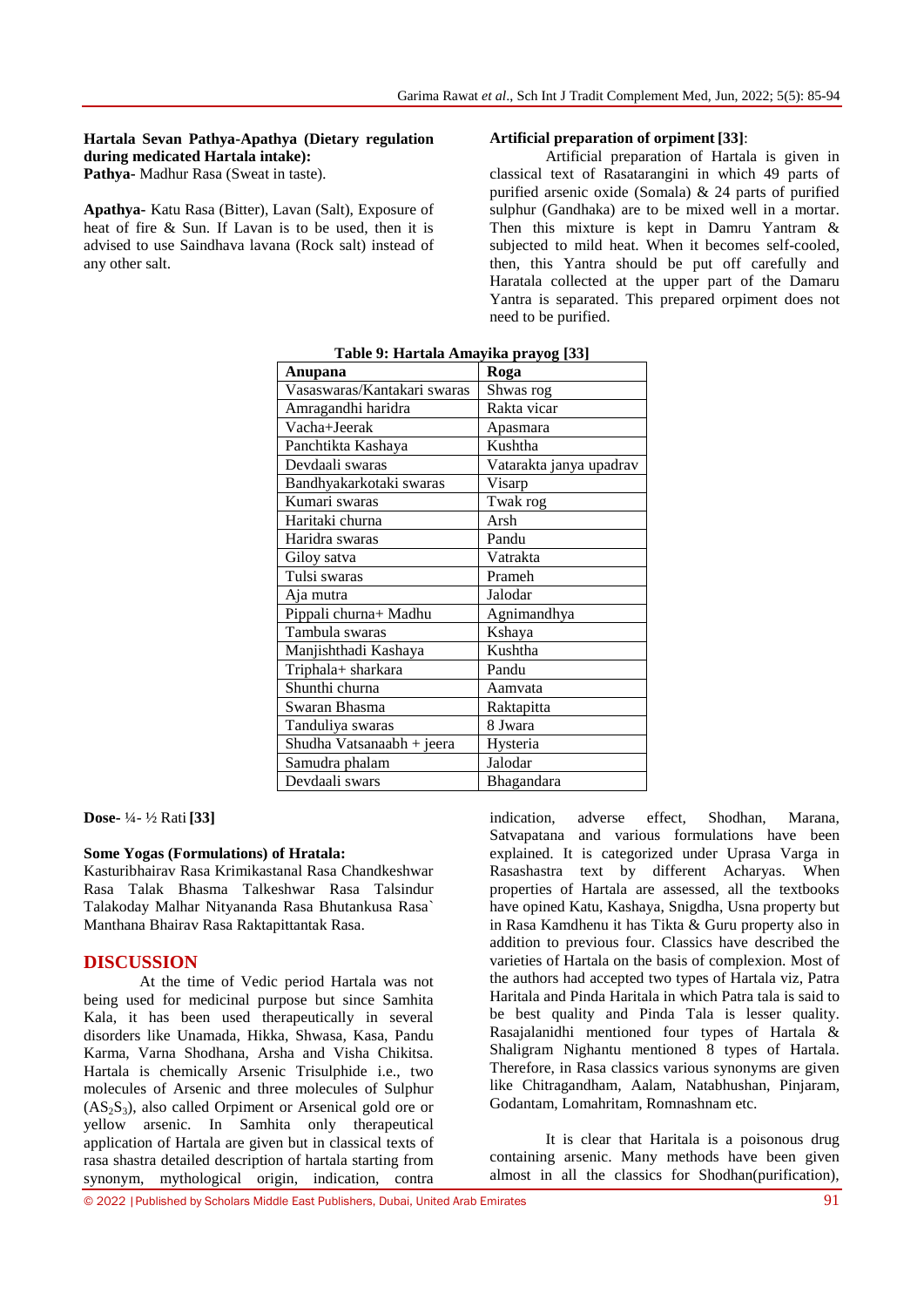Marana (incineration) and Satvapatana (Extraction) of Hartala. Ashodhita (impure) Hartala is harmful to the body. Shodhana and Marana makes Hartala free from the doshas (morbid factors), If the Shodhan is not carried out properly, it may lead to many complications like Ayunashaka, Vamana, Kushtha, Prameha, Kapha-Vataroga etc.

#### **REFERENCES**

- 1. Sharma, K., Inchulkar, S. R., & Kaushik, Y. (2020). An Ayurvedic review on Hartala (yellow orpiment): A Dhatuja Visha. *Journal of Ayurveda and Integrated Medical Sciences*, *5*(04), 248-257.
- 2. Srimannarayana, K. A Pharmaceutico- Pharmaco clinical study of Rasamanikya w.s.r. to Ekakustha (Psoriasis), RSBK-2006 IPGT&RA, GAU, JAMNAGAR.
- 3. Shastri, K. N. (2004). Vidyotini Hindi commentary on Charak Samhita, Maharishi Agnivesa, Chaukhamba Sanskrit Sansthan, Edition 2004, Sutra Sthana, Dirghanjivitiya adhyaya; verse no 71, page no. 31.
- 4. Shastri, K. N. (2004). Vidyotini Hindi commentary on Charak Samhita, Maharishi Agnivesa, Chaukhamba Sanskrit Sansthan, Edition 2004, Sutra Sthana, Aragvadhiya adhyaya; verse no 5 & 12, page no. 49-50.
- 5. Shastri, K. N. (2004). Vidyotini Hindi commentary on Charak Samhita, Maharishi Agnivesa, Chaukhamba Sanskrit Sansthan, Edition 2004, Sutra Sthana, Matrashitiya adhyaya; verse no 26, page no.80.
- 6. Shastri, K. N. (2006). Vidyotini Hindi commentary on Charak Samhita, Maharishi Agnivesa, Chaukhamba Sanskrit Sansthan, Edition 2006, Chikitsa Sthana, Kushthachikitsa adhyaya; verse no 114, page no.216.
- 7. Shastri, K. N. (2006). Vidyotini Hindi commentary on Charak Samhita, Maharishi Agnivesa, Chaukhamba Sanskrit Sansthan, Edition 2006, Chikitsa Sthana Unmadachikitsa adhyaya; verse no 66-67, page no. 265.
- 8. Shastri, K. N. (2006). Vidyotini Hindi commentary on Charak Samhita, Maharishi Agnivesa, Chaukhamba Sanskrit Sansthan, Edition 2006, Chikitsa Sthana Arshaachikitsa adhyaya; verse no 56, page no.354
- 9. Shastri, K. N. (2006). Vidyotini Hindi commentary on Charak Samhita, Maharishi Agnivesa, Chaukhamba Sanskrit Sansthan, Edition 2006, Chikitsa Sthana Hikka-Shwasachikitsa adhyaya; verse no 77-145, page no. 443, 452.
- 10. Shastri, K. N. (2006). Vidyotini Hindi commentary on Charak Samhita, Maharishi Agnivesa, Chaukhamba Sanskrit Sansthan, Edition 2006, Chikitsa Sthana kasachikitsa adhyaya; verse no 69- 75, page no. 463.
- 11. Shastri, K. N. (2006). Vidyotini Hindi commentary on Charak Samhita, Maharishi Agnivesa, Chaukhamba Sanskrit Sansthan, Edition 2006,

Chikitsa Sthana Vishachikitsa adhyaya; verse no 54-78, page no. 559-562.

- 12. Shastri, K. N. (2006). Vidyotini Hindi commentary on Charak Samhita, Maharishi Agnivesa, Chaukhamba Sanskrit Sansthan, Edition 2006, Chikitsa Sthana Timirachikitsa adhyaya; verse no 196-67, page no. 668.
- 13. Thakral, K. K. (2014). Nibandha sangrah by Dalhana Acharya and Nyaya Chandrika by Sri Gyadas on Sushtuta Samhita, Chaukhamba orientalia, Edition 2014, Sutra Sthana, Mishraka Adhyaya, verse no. 14-15, page no.407.
- 14. Thakral, K. K. (2014). Nibandha sangrah by Dalhana Acharya and Nyaya Chandrika by Sri Gyadas on Sushtuta Samhita, Chaukhamba orientalia, Edition 2014, Chikitsa Sthana, Dwivarniya chikitsa Adhyaya, verse no. 60-108, page no.181,189.
- 15. Thakral, K. K. (2014). Nibandha sangrah by Dalhana Acharya and Nyaya Chandrika by Sri Gyadas on Sushtuta Samhita, Chaukhamba orientalia, Edition 2014, Chikitsa Sthana, Arsha chikitsa Adhyaya, verse no. 12, page no.268.
- 16. Thakral, K. K. (2014). Nibandha sangrah by Dalhana Acharya and Nyaya Chandrika by Sri Gyadas on Sushtuta Samhita, Chaukhamba orientalia, Edition 2014, Chikitsa Sthana, Kushtha chikitsa Adhyaya, verse no. 10, 27 page no.298,302.
- 17. Thakral, K. K. (2014). Nibandha sangrah by Dalhana Acharya and Nyaya Chandrika by Sri Gyadas on Sushtuta Samhita, Chaukhamba orientalia, Edition 2014, Chikitsa Sthana, Vridhi-Updansha-Shlipada chikitsa Adhyaya, verse no. 40, 46, page no.389.
- 18. Thakral, K. K. (2014). Nibandha sangrah by Dalhana Acharya and Nyaya Chandrika by Sri Gyadas on Sushtuta Samhita, Chaukhamba orientalia, Edition 2014, Chikitsa Sthana, Kshudra Roga chikitsa Adhyaya, verse no. 28,59 page no.396-400.
- 19. Thakral, K. K. (2014). Nibandha sangrah by Dalhana Acharya and Nyaya Chandrika by Sri Gyadas on Sushtuta Samhita, Chaukhamba orientalia, Edition 2014, Kalpa Sthana, Sthavara Visha Vigyaniya Adhyaya, verse no. 5, page no.643.
- 20. Thakral, K. K. (2014). Nibandha sangrah by Dalhana Acharya and Nyaya Chandrika by Sri Gyadas on Sushtuta Samhita, Chaukhamba orientalia, Edition 2014, Kalpa Sthana, Keeta Kalpa Adhyaya, verse no. 112, page no.722
- 21. Gupt, A. (2015). Vidyotini hindi commentary on Ashtang Hridaya, written by Vagabhatta, Chaukhambha Publication, Varanasi; edition 2015, Sutra Sthana, Dumapanavidha Adhyaya, Verse no. 18, page no. 178.
- 22. Gupt, A. (2015). Vidyotini hindi commentary on Ashtang Hridaya, written by Vagabhatta, Chaukhambha Publication, Varanasi; edition 2015,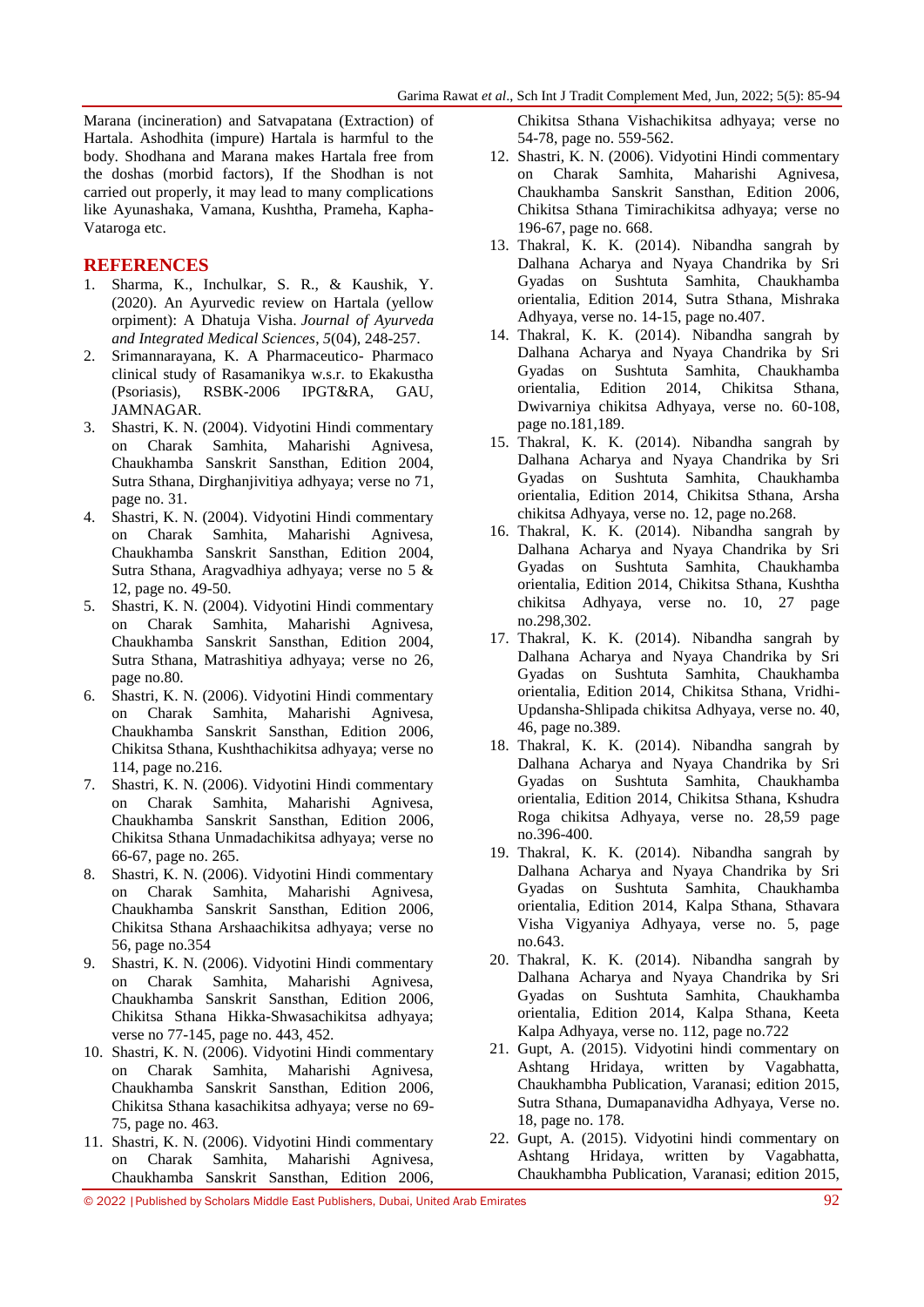Chikitsa Sthana, Kasa chikitsa adhyaya, Verse no. 68-69, page no. 421.

- 23. Gupt, A. (2015). Vidyotini hindi commentary on Ashtang Hridaya, written by Vagabhatta, Chaukhambha Publication, Varanasi; edition 2015, Chikitsa Sthana, Arsha chikitsa adhyaya, Verse no. 14(1-3), page no. 466.
- 24. Gupt, A. (2015). Vidyotini hindi commentary on Ashtang Hridaya, written by Vagabhatta, Chaukhambha Publication, Varanasi; edition 2015, Chikitsa Sthana,Kushtha chikitsa adhyaya, Verse no. 67, 70, page no. 558,559.
- 25. Gupt, A. (2015). Vidyotini hindi commentary on Ashtang Hridaya, written by Vagabhatta, Chaukhambha Publication, Varanasi; edition 2015, Uttara Sthana, Nasa pratishedhiya adhyaya, Verse no. 24, page no. 706.
- 26. Gupt, A. (2015). Vidyotini hindi commentary on Ashtang Hridaya, written by Vagabhatta, Chaukhambha Publication, Varanasi; edition 2015, Uttara Sthana, Vrana Vigyana pratishedhiya adhyaya, Verse no. 60, page no.740.
- 27. Gupt, A. (2015). Vidyotini hindi commentary on Ashtang Hridaya, written by Vagabhatta, Chaukhambha Publication, Varanasi; edition 2015, Uttara Sthana, Granthiarbudashlipadaapchinaadi pratishedhiya adhyaya, Verse no. 24, page no. 762.
- 28. Gupt, A. (2015). Vidyotini hindi commentary on Ashtang Hridaya, written by Vagabhatta, Chaukhambha Publication, Varanasi; edition 2015, Uttara Sthana, Guhyaroga pratishedhiya adhyaya, Verse no. 5, page no. 779.
- 29. Gupt, A. (2015). Vidyotini hindi commentary on Ashtang Hridaya, written by Vagabhatta, Chaukhambha Publication, Varanasi; edition 2015, Uttara Sthana, Visha pratishedhiya adhyaya, Verse no. 24, page no. 786.
- 30. Gupt, A. (2015). Vidyotini hindi commentary on Ashtang Hridaya, written by Vagabhatta, Chaukhambha Publication, Varanasi; edition 2015, Uttara Sthana, Kitalutadivisha pratishedhiya adhyaya, Verse no. 35-73, page no. 803-807.
- 31. Mishra, G. S. (2014). Aethavidyotini & Arthaprakashini Sanskrit & Hindi commentaries on Ayusveda Prakash of Acharya shri Madhava, Choukhamba Bhartiya academy Varanasi; edition 2014, 2nd Chapter, verse no.173-212page no. 304- 312.
- 32. Acharya, Y. T. (1988). Rasakamdhenu compiled by vaidhyavara sri chudamani, choukhambha Orientalia, Varanasi; edition 1988, Dvitiya Dhatusangrapaad chaturtha adhikara, verse no.64- 78, page no.283, 285.
- 33. Sharma, S. (2009). Rasatarangini. Motilal Banarasidas New Delhi: edition 2009, 11<sup>th</sup> Chapter, verse no 1-103 page no 146-245.
- 34. Mishra, S. N. (2018). "Siddhiprada" Hindi Translation on Anandakanda, Chaukhambha Orientatia, Varanasi, edition 2018, verse no 48, page no. 647.
- 35. Daas, K. K. (1981). Shaligram Nighantu, shri vainkateshwar steam press- Mumbai, edition 1981, Dhatu-updhatu varga, page no.560-562.
- 36. Tripathi, I. (2010). Dravyagunaprakashika hindi commentary on Rajanighantu of Pandit Narhari, Chowkhamba Krishnadas Academy, Varanasi; edition 2010, suvarnadi varga, verse no.65, page no.441.
- 37. Tripathi, I. (2003). Savimarsa "Rasavidyotini" Hindi commentary on Rasendrasarasangraha, Chaukhambha Orientalia, Varanasi, edition 2003, Pratham Adhyaya, verse no. 176-177, page no.45.
- 38. Sharma, P. V. Tripathi, I. (2005). Dhanvantari Nighantu, Mahendra Bhougika translated by Sharma, G. P., Chaukhambha Orientalia, Varanasi, edition 2005, Mishrakadi Varga, verse no.107, page no.279.
- 39. Mookerjee, B. (1984). Rasa-Jala-Nidhi, Srigokul Mudranalaya, Varanasi, edition 1984, Vol-II, 2nd chapter, page no.155.
- 40. Mishra, S. (2017). Rasendra- Chudamani by Acharya Somdeva, Chaukhambha Orientalia Varanasi-1, edtion 2017, Ekadasha adhyaya, verse no.33, page no.176.
- 41. Shastri, K. S. A. (2015). The Suratnojjvala Hindi Commentary on Rasaratna Samuchchaya of Sri Vagbhatacharya, Chaukhamba Amarabharati Prakashan, edition 2015, 3rd Chapter, verse no70, page no.76.
- 42. Mishra, S. (2013). "Siddhiprada" hindi commentary on Rasaprakasha Sudhakar of acharya Yashodhar, Chaukhambha Orientalia Varanasi, edition 2013, 6 th chapter, verse no.2, page no.114.
- 43. Mishra, S. (2005). "Siddhiprada" hindi commentary on Rasapaddhati by Acharya Bindu, Chaukhambha Orientalia Varanasi, edition 2005, Uparasa prakarana, verse no.86, page no.112.
- 44. Chunekar, K. C. Mishra, S. (2020). Svimarsha Hindi commentary on Bhavprakasha Nighantu of Bhavamishra, Chaukhamba Bharatia academy, Vranasi, edition 2020, Dhatvadi varga, verse no.130, page no. 606.
- 45. Chaubey, D. (1998). Brihatrasarajasundar, Motilal Banarasidaas publisher"s Pvt ltd Delhi, edition 1998, Uprasa, page no.144.
- 46. Panta, T. (1978). Rasachandrika Hindi Commentary on Rasarnavam by Indradeo Tripathi, Chowkhamba Sanskrit Series Office, Varanasi, edition 1978, Saptam Patala, verse no 74, page no.46.
- 47. Vaidhya, V. D. (1997). Rasendra Sambhava, Krishna dasa academy Varanasi, edition 1997, Dwitiya prakaran verse no.154, page no. 116.
- 48. Shastri, L. P. (2005). Vidhyotitini hindi commentary on Yogaratnakara, Chaukhambha Prakashan, Varanasi, edition 2005, verse no.1. page no.147.
- 49. Madanpaal, N. Acharya Madanvinod e-Nighantu Designed and Development by National Institute of